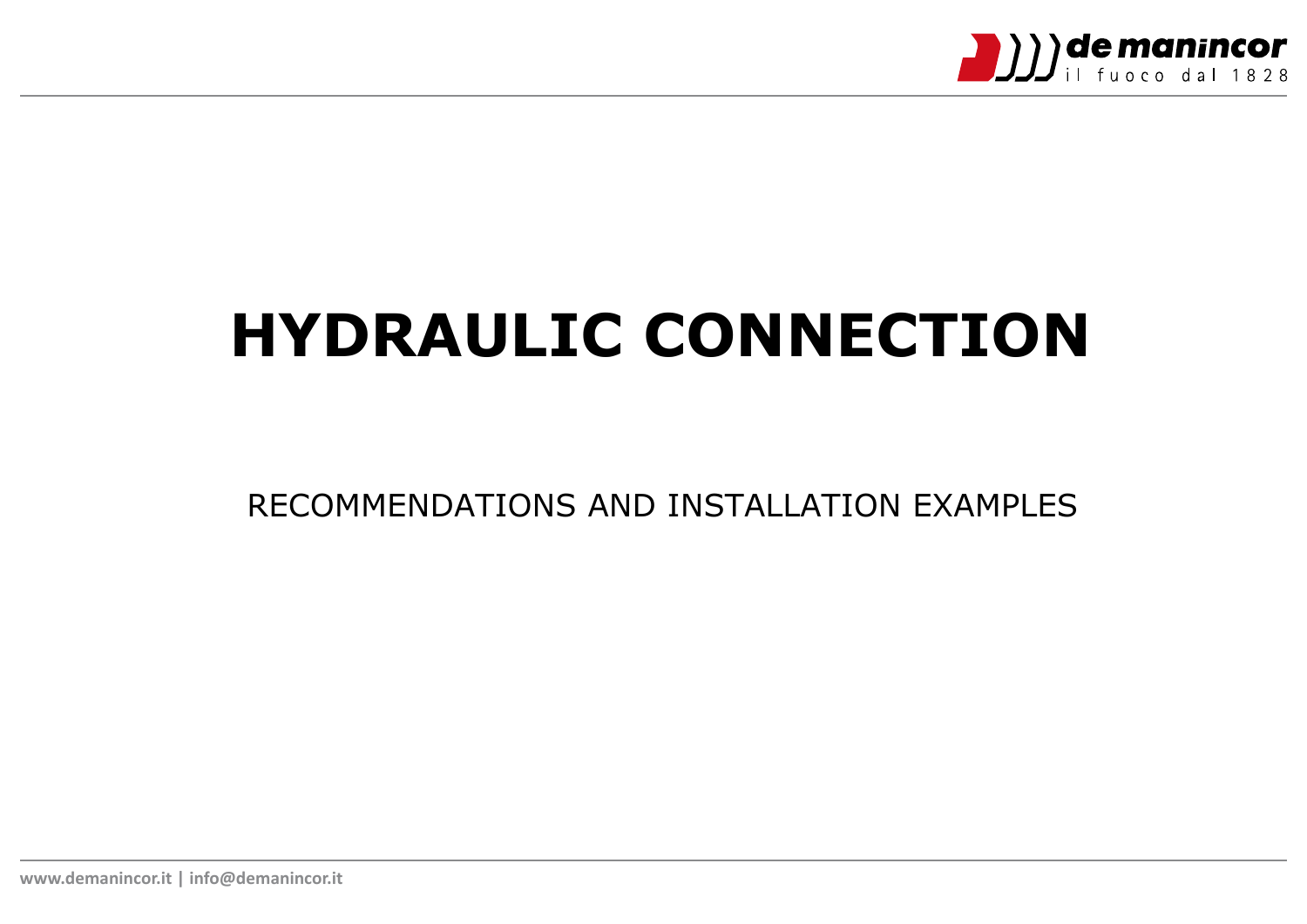

## RECOMMENDATION

It is advisable to apply simple and effective hydraulic schemes and to equip the water circuits with useful tools to verify the proper functioning, such as temperature probes, mixing valves, thermometers, etc.

#### **The heat distribution circuit – whether radiators or radiant floor panels - must be designed to prevent the water return from entering the boiler directly.**

The boiler water temperature of delivery should be kept at about 70/80 ° C **with a return at or above 55 °C**. This is obtained with an adequate anti-condensation circuit or with a mild water return pipe, provided by a hot / cold water-mixing valve.

The production of domestic hot water can be achieved with a built-in domestic heat exchanger embedded in the accumulator.

A heat accumulator is highly recommended since it increases the autonomy between one loading and the other, absorbing the energy peaks provided by the generator.

To reduce heat loss, it is necessary to isolate the accumulator and all connections adequately.

#### **Concerning the boiler regulation, anti-condensation circuit, primary air, secondary air, smoke draft, are key to ensure efficient functioning and to minimize the maintenance.**

**The wood must be well seasoned** (stored for about 2 years in a ventilated and covered room).

At regular intervals, it is recommended to clean the combustion chamber and the heat exchangers, inside the boiler to keep an excellence performance.